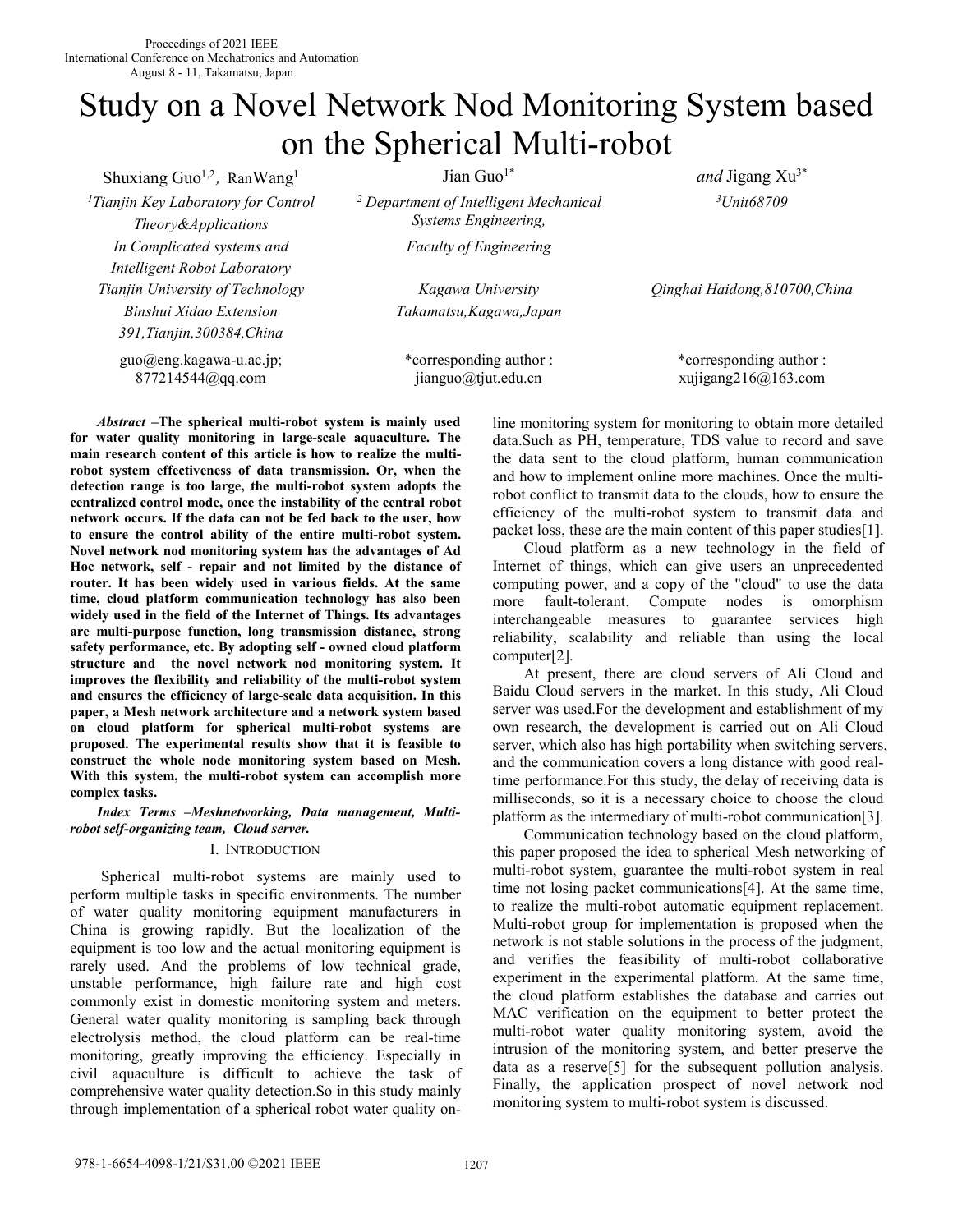## II. THE PLATFORM OF SPHERICAL MULTI-ROBOT SYSTEM

The four steering wheels under the ball are mainly used in land walking mode. According to the PWM speed control to control the motor forward how many steps and each step is how big, that is to control its speed. When underwater, they are powered by water jets. Since the background of this research is aquaculture water quality monitoring, the water jet propulsion system of the research platform is introduced.Water jet propulsion system is a new type of special power device. Different from ordinary propellers, the thrust of water jet propulsion is generated by the reaction of the propulsion pump to the water jet [6].

Robots usually work in specific environments  $[7]$ ,  $\overline{\smash{\big)}\smash{\big)}\smash{\big)}\smash{\big)}\smash{\big]}$ including land and underwater, and work in specific ways. Such as patrol, monitoring and military operations. For multirobot, cooperation is the best working mode of swarm robot. And this working mode undoubtedly increases the difficulty of communication and control, the required communication range will also expand, and the control should also enhance the reliability.

The spherical multi-robot system[8] needs to realize wireless communication and expand the range of multiple times to ensure real-time communication and anti-aggression. The realization of these functions has important practical significance. At the same time, as an application of water quality monitoring, if the data is too concentrated in a team central robot, the risk of packet data loss will occur due to network or intruders. Once the root robot goes offline, the whole group of multi-robots[9] will suffer a large-scale packet loss phenomenon. Therefore, not only decentralization, but also no loss of packets should be achieved[10]. That is to say, the team leader should be changed according to the strength of the signal of the equipment[11]. The team leader is strongest signal.Our spherical multi-robot platform is shown in fig. 1.



Fig. 1 The conceptual diagram for multi-robot communication.

In the third section, mainly describes the structures, the cloud platform, based on the cloud platform for communication and completion port open, and other functions. In the fourth part, mainly discuss the cloud servers attack against external devices and the server verifies the public[12], in the fifth part, describes the design of the Mesh network. In the sixth part, to make the actual experiment proofs on Mesh

network can be used for the spherical robot to work together in the water quality monitoring.

When all the devices are successfully networked, they will enter the network node monitoring system. The child nodes continue to compete, changing nodes as the network grows stronger. Finally, after successful connection, real-time monitoring will be carried out by the cloud platform. It is shown in fig. 2 below on the network nod monitoring system.



Fig. 2 Network nod monitoring system.



## *A. Cloud platform technology*

As the most popular cloud computing platform at present, cloud platform also plays a maximum role in application. It can create and manage large and complex IT infrastructure (including virtual server, network, application, storage equipment, etc.) in a fast, simple and extensible way. The communication coverage can be controlled, as long as there is network coverage. It can realize communication [13], users only need to send a request through the network can get the required resources from the cloud to the local pen, all the computing tasks are completed in the remote cloud data center. The reason why users can obtain a variety of computing services, storage services and software resources on demand is because of the powerful virtualization resource pool architecture of cloud computing. The resource pool in the data center itself can not only be dynamically expanded. But also the resources can be recycled timely and conveniently after users have finished using them. Such service delivery mode greatly increases the resource utilization of cloud data center. And cloud computing service providers can also better improve the quality of service.

However, if you just buy an account of Alibaba's cloud server, there will be many restrictions on the development voucher. Such as how to achieve cross-platform[14] and cross-service providers in the cloud service, that is to say, the service providers have to balance the development function and compatibility. Early cloud computing provided APIs that were far more restrictive than traditional service systems such as databases.The code is not common across service providers, which puts a lot of programming burden on cross-platform developers.

Therefore, we need to build an experimental cloud platform of our own. So that programming will not have too many restrictions, and we can open the required ports and functions specifically. And the data can be better protected in the data storage and feedback, which is very important for the reliability and security of the experiment. *B. Server setup process*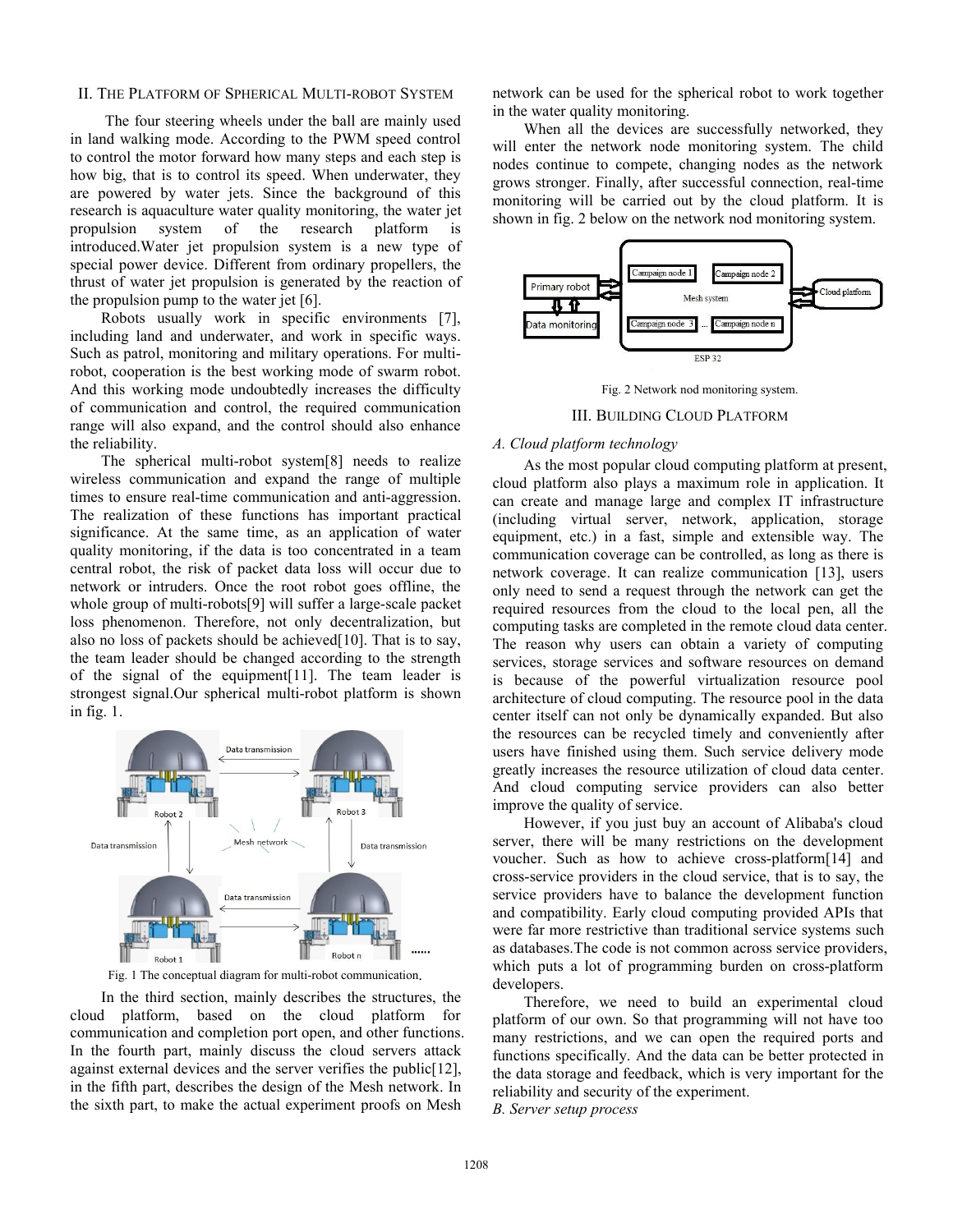The first is Tomcat Web server[15] setup, which is required as an important configuration on your own cloud server. Because Tomcat advanced technology, stable performance, and free, and get the recognition of some software developers.So it is a lightweight application server servers.Especially in small and medium-sized systems and users concurrent access is not often used, is the development and debugging of the first choice of JSP applications.Think of it as an Apache server that, once configured on the machine, can be used to respond to requests for access to HTML(an application in the Standard Generalized Markup Language) pages. The Web server is mainly used to serve HTTP requests. In this research experiment, it is used to authenticate the device and APP. And the device or APP can access the server with ID or account password through HTTP POST requests [17]. The establishmentindicates that the construction is successful and can be used normally. The Tomcat server is set up to represent the server with the ability to process HTML pages. And it is also a JSP container, which makes it easier to stabilize and develop our server.The overall setup process is shown in the fig. 3.



Fig. 3 Server Setup Process.

Next comes MQTT message server setup and IoT communication validation.MQTT is a client-server based message publish/subscribe transport protocol. It is lightweight, simple, open, and easy to implement, which makes it applicable to a wide range of applications.In many cases, including in restricted environments such as machine-to machine (M2M) communication and the Internet of Things (IoT). It can be used to establish channels for data transmission [18].In this study, we need to build its message server to pave the way for communication transmission. Only after the road is repaired, can the data be guaranteed to reach the cloud server. Since the robot visits with its own ID, a database needs to be set up to store the individual IDs of the

group of spherical robots. The MySQL database setup is necessary.

among the more popular Web[16] application corresponding user name and password. So that it can log in You need to verify in the server background that the MQTT server is working properly. When the device in the data table connects to the server, it will be fed back with the and view the MQTT background program. The entry of the device is displayed in green, which represents the successful MQTT setup.

> Once the database is set up, the messaging server is set up. Communication protocols communicate with remote sensors and control devices over low-bandwidth, unreliable networks and provide one-to-many messaging. After the MQTT message server is built, the background interface displays the logon status of groups of robots when they are accessed using their IDs. For example, green means logged in and red means off the network.

> After the Tomcat Web[19], MySQL database, and MQTT communication channels are set up. They can be opened on their own cloud server and configured to open the server firewall ports (providing access to the outside world) so that IOT communication can be verified.The data received by the cloud server is completely consistent with the data collected. Indicating that the communication is successful. After the form is established, the MAC address of the device and its corresponding user name and password can be entered in it to determine whether the device can enter the server.

## IV. MAKING A PUBLIC NETWORK AUTHENTICATION **REQUEST**

Public network authentication performed by cloud servers is a form of SSL digital certificates. It is used to prove the identity of the visitor or to indicate that the visitor has access to the online service. In simple terms, server certificates can be used to provide authentication for different sites and ensure strong encryption security for sites [20]. However, not all sites need to add a server certificate. In this study, it involves the interaction between the spherical cluster device and the server connecting machine, including the contents such as passwords and private data pages. In order to keep the device and user data secure and confidential, we need to apply for server security authentication.

The server certificate obtained contains detailed authentication information. Such as the organization that the server content is attached to, the organization that issued the certificate, and a unique authentication file called a public key. This means that the server certificate ensures that the user is authenticated with respect to the content of the Web server. And it means that the established HTTP connection is secure and not vulnerable to fraudulent phishing sites.

First of all,we need to establish a user operation table in the established MySQL database, add two test data (202120210001, 202120210002) to it. Write its MAC address and corresponding password [21], and use the two data to carry out authentication service. Next, an HTTP authentication request is made using the browser, and when two test data are entered in the database, the corresponding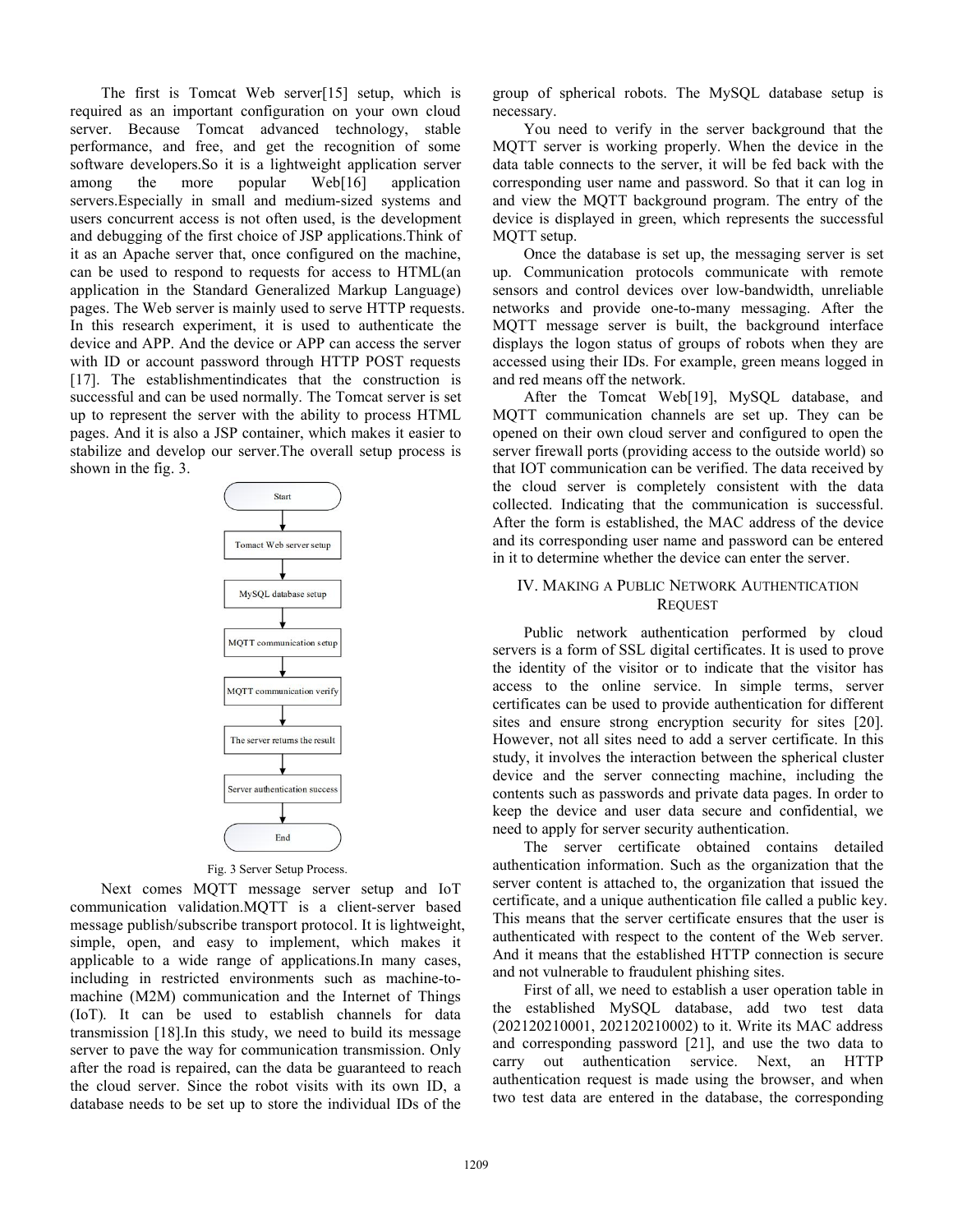correct feedback is obtained. However, when data is not entered in the table, the server will return the data result as "0" (i.e., return the failure information).

When accessing the server, the device not only brings its ID, but also its password to visit. In order to avoid the password being stolen by phishing websites during the visit[22]. We use a SHA256 encryption algorithm to ensure the security of userdata on the public network. SHA256 is a hash function, also known as a hash algorithm, which is a way to create small digital "fingerprints" from any kind of data. The hash function compacts the message or data into a summary, reducing the amount of data to a fixed format. This function scrambles the data and recreates a fingerprint called a hash value (or hash value), which is typically represented by a short, random string of letters and numbers. The password carried by the device is processed by the SHA256 encryption algorithm, which generates a 256-bit hash. A series of logical operations, including addition, subtraction, multiplication and division, turns the password string into a complex string. So that phishing sites can't directly steal account information.

After debugging the authentication service, Ali Cloud is packaged and deployed, WAR package is uploaded and public network access is provided to the outside world. After successful uploading, the website will display the server IP and MAC address of the authentication device.

After the success of public network authentication, the message server and HTTP security authentication of the whole platform are basically deployed. When a website is attacked, It has the ability to resist, and records which servers are attacked and the attack time. This basic authentication allows a Web browser or other device-side program to Updated child node properties provide credentials for a user name and password on request for login authentication.

### Ⅴ. MESH NETWORK DESIGN AND APPLICATION

The principle of novel network nod monitoring system in routers is that Mesh clients are connected to wireless Mesh routers through wireless connection. The wireless Mesh routers form a relatively stable forwarding network in the form of multi-hop interconnection. In the general network architecture of WMN, any Mesh router can be used as the data forwarding and relay of other Mesh routers.

We want to collect data with high efficiency and high standards. Generally, water quality tests are conducted by sampling back through electrolysis method, etc. However, if our robot group adopts novel network nod monitoring system to collect data, the online water quality detection ability is strengthened. And the collaboration ability of the robot group is improved. The gateway Mesh router forwards the traffic between the WMN and the Internet through a high-speed wired link.

The general network architecture of WMN can be seen as consisting of two planes. The WIMN access plane provides a network connection to the root node. Now let's assume that there are two devices on the root node and that the entire Mesh network runs after success. See fig. 4.



Fig. 4 Mesh operational process.

## A. *The idea of extracting the root node*

Novel network nod monitoring system is mainly used in wireless routers. When the required network coverage area is large, the WiFi coverage range of a router may not be enough and the signal will be much worse. By using Mesh networking, connections can be established between several routers, so that the WiFi coverage range becomes the superimposed range of these routers.

Then the user's mobile phone will always automatically connect to the router with the best signal. This is the basic principle of Mesh networking. Now we have two devices A and B competing for the root node. Let's take A look at the specific competition process, as shown in fig. 5 and fig. 6.

In this study the robot in real time water quality detection is a network connection, so the equipment to maintain the best in the signal. Used in mesh networks, it can greatly improve the reliability of cloud platforms and user data transmission. When the signal of the equipment is weak, change the captain in time, rather than completely destroy the data loss to make the corresponding action. The network architecture ensures team coordination.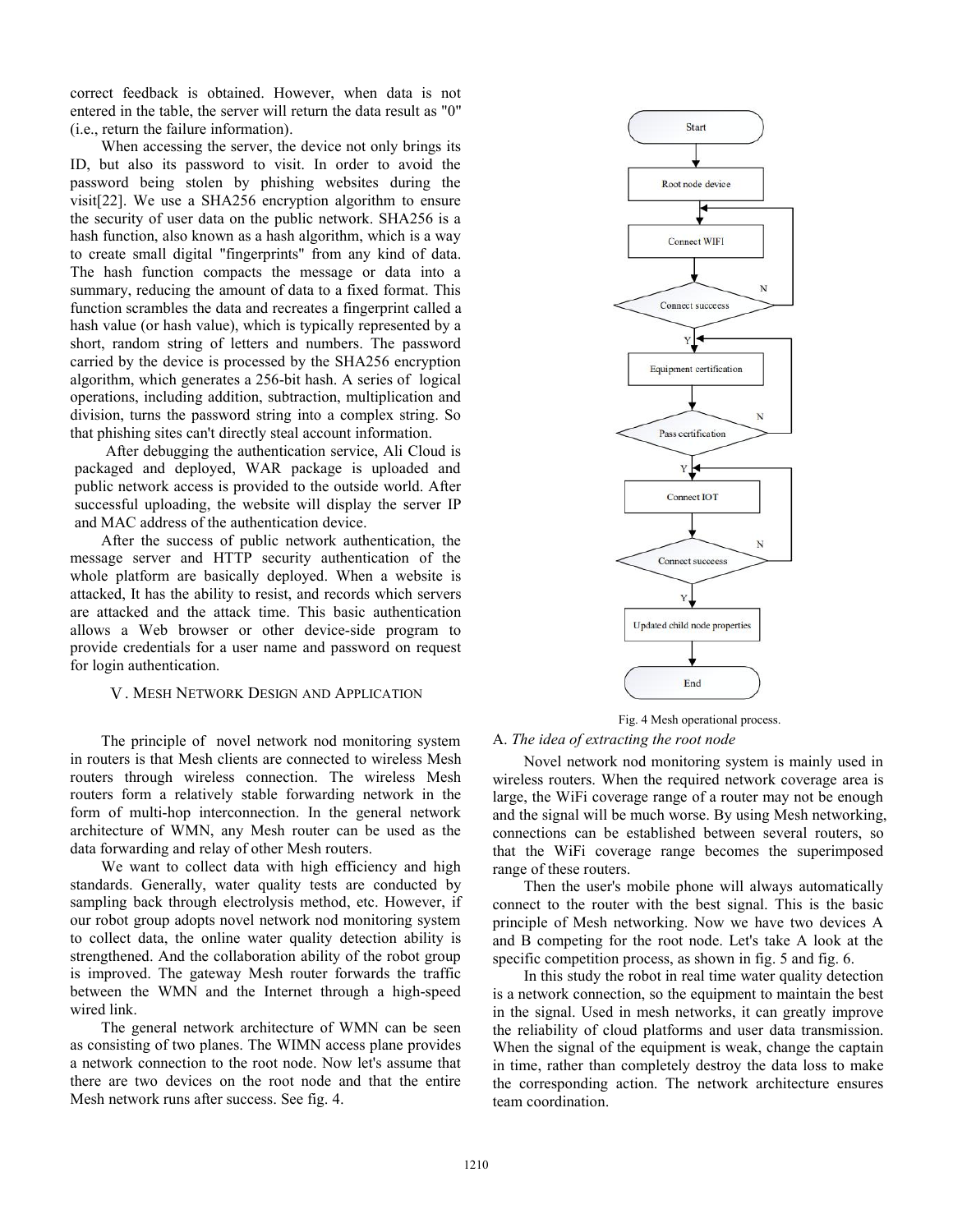

Fig. 5 Node A runs the procedure.



Fig. 6 Node B runs the procedure.

#### *B. The novel network nod monitoring system running*

What we need to choose is the Mesh connection and pathfinding thought novel network to improve the stability of network and data transmission of the group of spherical robots. The root node (leader) is determined according to the network signal strength of each device. All nodes are connected together, and there are multiple connection channels between any two nodes, which show an obvious decentralization trend. This kind of decentralization is different from replacing the root node after dropping the line. The way that the root node is not destroyed is that the root node can be automatically replaced at any time according to the network signal strength, and no data will be lost.

Chose a Mesh instead of the ordinary in the design of the 4g or NBIOT passthrough module mainly is for the sake of system stability and economic cost. Mesh can be used to complete the ad-hoc network, self-healing, large covering area. The advantages of minimal bandwidth, only need one device is connected to the robot cluster user router robot can complete the entire cluster of collecting, reporting and control, and so on. The AD hoc network technology is illustrated in the following table1.

|            | Node(n) | Distance(m) | Rate     |
|------------|---------|-------------|----------|
| Zig Bee    | 200     | 100         | 300Mbps  |
| Lora       | 200     | 100         | 37.5Mbps |
| WI-FI Mesh | 200     | 100         | 600Mbps  |

TABLE I

When the firmware is burned successfully to ESP32, the serial port log will be displayed successfully accordingly. The Mesh was started successfully. The system then enters the root node campaign mode, where the nodes run continuously and perform the node run process shown in the figure above.

### *C. Verification in multi-machine collaborative system*

On the basis of the spherical robot platform, the multi device in the mesh network is the multi-machine crowd. Now use multiple robots to simulate. First of all, fig. 7 shows the change of equipment network entry and networking with the number of devices. When the monitoring network is running, the system can greatly reduce the data packet loss rate and Improve the real-time performance of data transmission. When the root node wins the election. It will receive the IoT control command and broadcast the command to other nodes throughout the mesh network[23].

The abscissa is the number of devices, the unit is  $p$ ; the ordinate is time, the unit is *s*. This curve reflects the comparison of the time when the number of robots on different nodes is added to the Mesh system. Although the number of devices increases, the network time will increase, but the data transmission and automatic pairing will not have a significant impact.